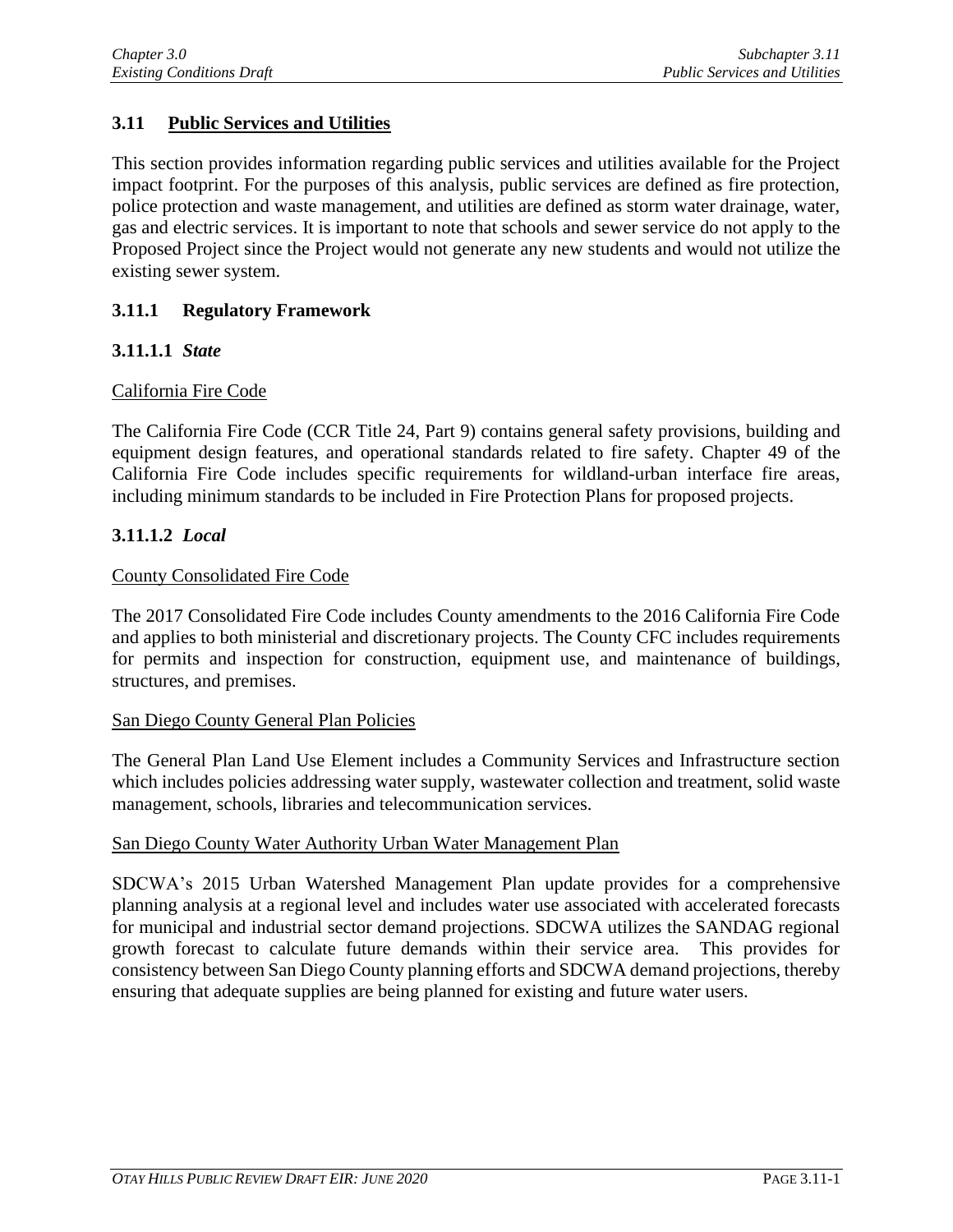# **3.11.2 Environmental Setting**

## **3.11.2.1** *Public Services*

### Fire Protection

The Project site is located in County Service Area (CSA) 135; however, fire and emergency services for the Project would, for the near future, be provided from City of San Diego (SDFD) Fire Station 43 located at 1590 La Media Road. The expected emergency travel time from this station is 6.6 minutes. Additionally, the California Department of Forestry (CDF) has the responsibility for wildland fires in East Otay Mesa.

The County requested the Project applicant prepare a Fire Protection Plan to comply with CCR Title 24, Part 9 (California Fire Code), the County CFC and CCR Title 14 "State Responsibility Area (SRA) Fire Safe Regulations." The Conceptual Fire Protection Plan is contained in Appendix K of this EIR. The Project site is located in "High" and "Very High" Fire Safety Severity Zones. A future permanent fire station would be co-located with the Sheriff's station at the southeastern corner of the intersection of Otay Mesa Road and Enrico Fermi Drive which will be much closer to the Project site than SDFD Station 43. Timing of the permanent station would be determined by the San Diego County Fire Authority (SDCFA) and based on need within the area and would take into consideration how much land is in use or permitted in unincorporated East Otay Mesa. The permanent station would be operational within 24 months of when need is established. Funding for the new fire station would be accomplished through the applicant(s) participation in a Sheriff-Fire community facilities district (CFD) for developing properties within the East Otay Mesa area.

### Police Protection

Police protection for the Project area is provided by the San Diego County Sheriff's Department (Sheriff). The nearest station to the Proposed Project is the Imperial Beach Station, located approximately 9.5 miles west of East Otay Mesa. From this station, the Sheriff serves an area of approximately 4,200 square miles providing generalized patrol services as well as law enforcement investigative services.

According to response time standards established in the Public Facility Element of the County's General Plan, the minimum response times for areas such as the EOMSP area are 8 minutes for priority calls and 16 minutes for non-priority calls. Considering its average response times, the Imperial Beach station is able to adequately serve the EOMSP area. Response times to the area are under eight minutes for first priority calls (Parker 2006).

Although response times are currently adequate for the Project area, the Sheriff's office has indicated that it will ultimately need an approximately 6,000-sf facility in the East Otay Mesa area to adequately serve the area (Mays, pers. comm. 2008). The Sheriff's office has indicated in conversations with the East Otay Mesa property owners that an interim station (e.g. office trailer) is required to adequately serve the area in the near-term. An interim Sheriff's station was constructed and occupied at the intersection of Otay Mesa Road and Enrico Fermi Drive in October 2009. A permanent Sheriff's station will be co-located with a future fire station at the southeastern corner of the intersection of Otay Mesa Road and Enrico Fermi Drive. Timing of the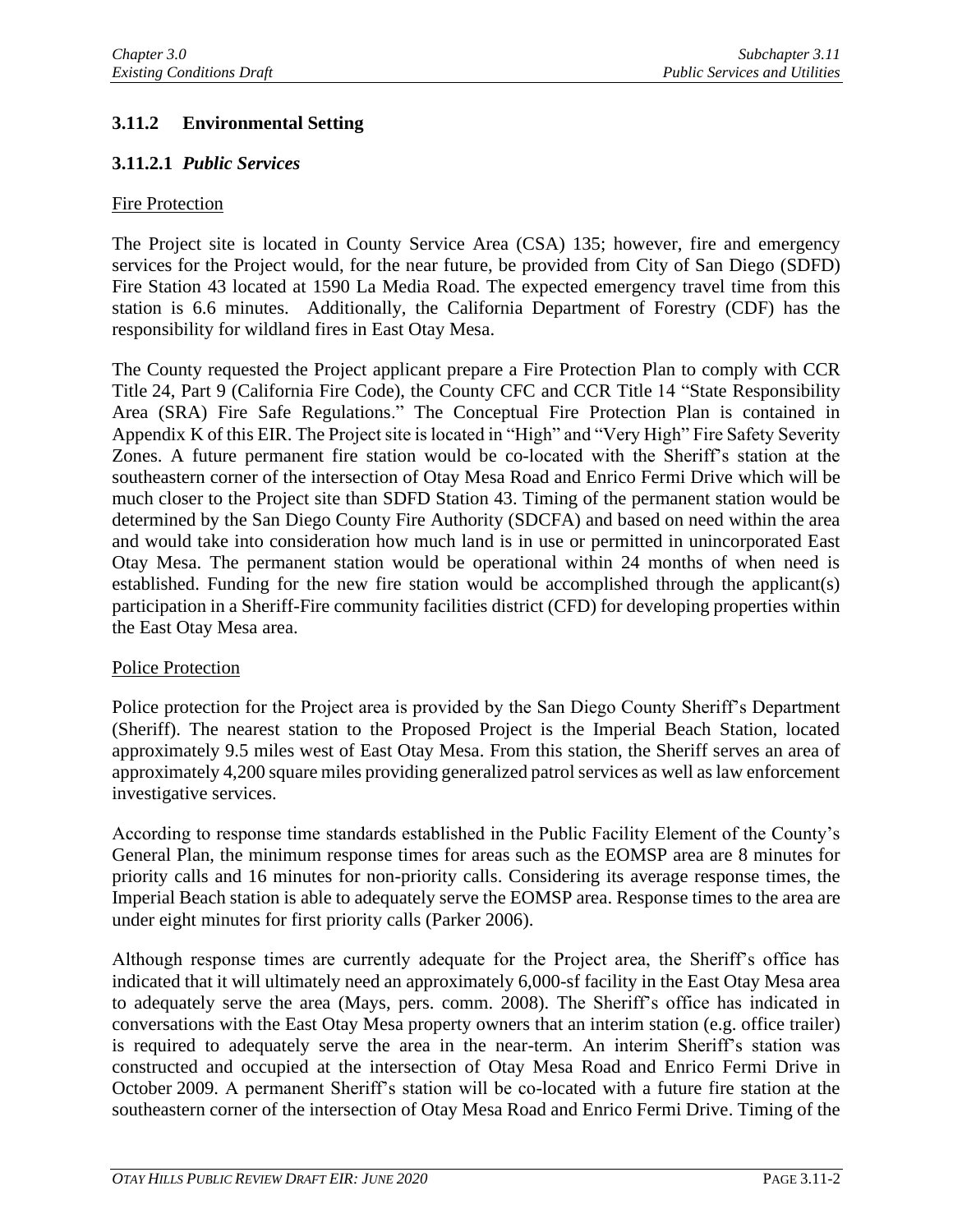permanent station would be determined by the Sheriff's office and based on need within the area; the need determination would occur by October 2019 and would take into consideration how much land is in use or permitted in unincorporated East Otay Mesa. The permanent station would be operational within 24 months of when need is established. Funding for the new police substation would be accomplished through the applicant(s) participation in a Sheriff-Fire CFD for developing properties within the East Otay Mesa area.

# **3.11.2.2** *Utilities*

### Gas and Electric Services

Gas and electric services would be provided by SDG&E. The Project site contains an overhead transmission line (and several metal towers) located within a 120-foot wide SDG&E easement that generally bisects the Project impact footprint from northwest to southeast. A 20-foot-wide natural gas pipeline easement that was formerly within or parallel to the noted SDG&E easement has been relocated, and now extends generally parallel to the western and southern site boundaries along the perimeter of the Project impact footprint. Electrical conduits were installed in Calzada de la Fuente (Energy Center Way) and extend onto the entrance of the Project site.

### Stormwater Drainage

The Project impact footprint is generally undeveloped, with no known local drainage facilities present. Refer to Subchapter 3.2, Hydrology/Water Quality, for a discussion of stormwater/ drainage conditions relating to the Proposed Project.

### Water Services

The Project impact footprint is located within the OWD; however, it is not currently located within the OWD's southern service area (Improvement District 22), which is an assessment district used to fund infrastructure. The EOMSP Final EIR indicated that those portions of the specific plan area (below the 700-foot contour) not located within OWD's southern service area would probably be included in Improvement District 22 in the future and the decision to expand the boundaries of Improvement District 22 would be at the discretion of OWD. In a letter dated January 9, 2020 provided to the applicant, OWD stated that the Project would be required to annex parcels of the project site into Improvement District 22.

### Solid Waste Management

The County DEH is responsible for regulating and monitoring solid waste activities in San Diego County. There currently are five permitted active landfills in San Diego County: Borrego, Miramar, Otay, Ramona and Sycamore landfills. The closest landfill, Otay, is located approximately nine miles from the Project impact footprint. The maximum permitted capacity at the Otay Landfill is approximately 62.3 million cubic yards (mcy), and the remaining capacity in November 2006 was approximately 33.1 mcy. Average daily intake at Otay is approximately 5,830 tons. Operations at the Otay Landfill are anticipated to end by 2028 (CalRecycle 2013).